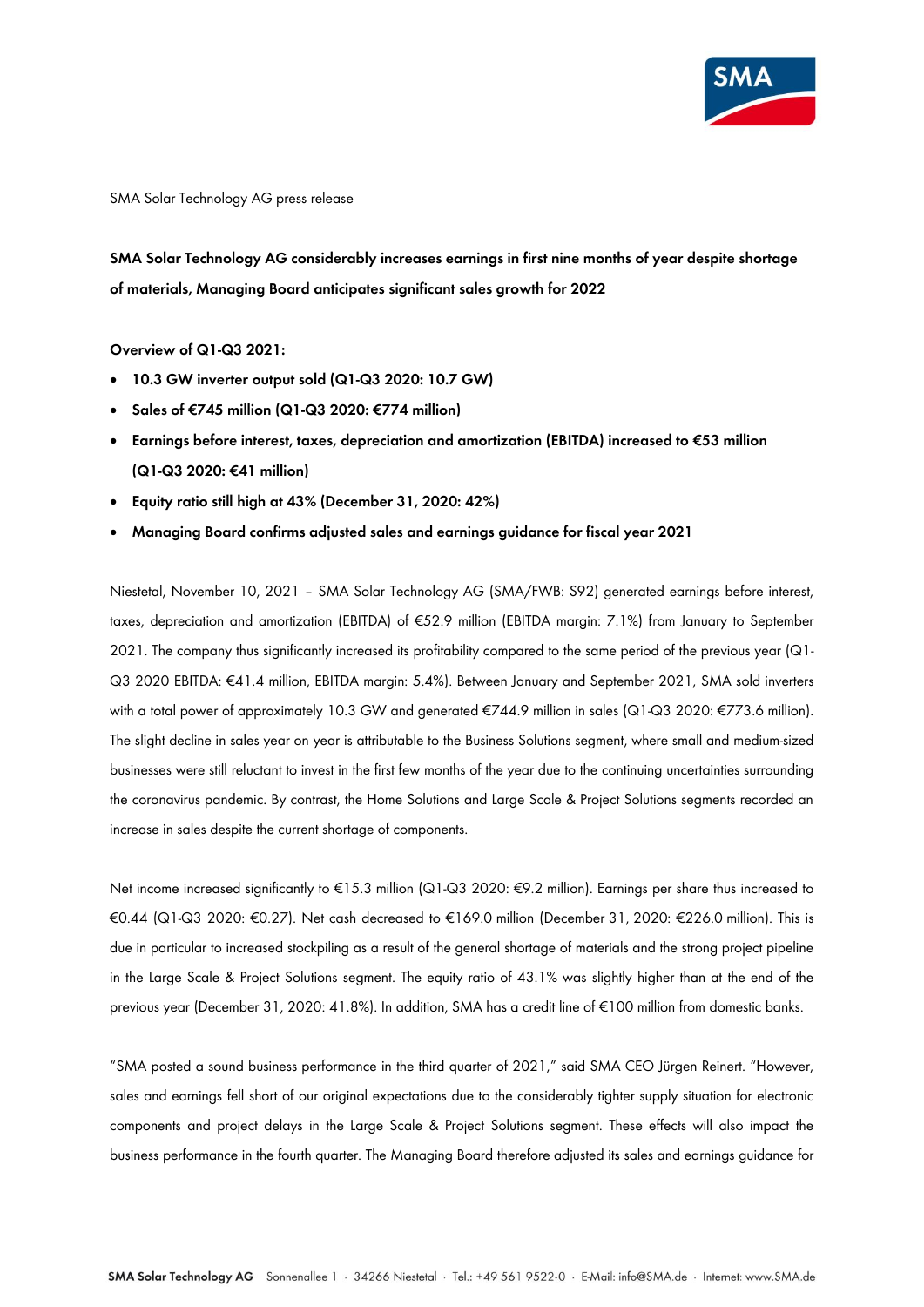

the current fiscal year in September. At the same time, order intake is developing very well, and we will start off with a high order backlog next year, for which we anticipate significant sales growth overall."

The SMA Managing Board confirms its sales and earnings guidance for fiscal year 2021 as adjusted on September 6, 2021, which forecasts sales of between €980 million and €1,030 million (previously: €1,075 million to €1,175 million) and EBITDA of €50 million to €65 million (previously: €75 million to €95 million).

The quarterly statement for January to September 2021 can be found at www.SMA.de/IR/FinancialReports.

### **About SMA**

As a leading global specialist in photovoltaic and storage system technology, the SMA Group is setting the standards today for the decentralized and renewable energy supply of tomorrow. SMA's portfolio contains a wide range of efficient PV and battery inverters, holistic system solutions for PV and battery-storage systems of all power classes, intelligent energy management systems and charging solutions for electric vehicles and power-to-gas applications. Digital energy services as well as extensive services up to and including operation and maintenance services for PV power plants round off SMA's range. SMA inverters with a total output of approximately 110 gigawatts have been installed in more than 190 countries worldwide. SMA's multi-award-winning technology is protected by approximately 1,700 patents and utility models. Since 2008, the Group's parent company, SMA Solar Technology AG, has been listed on the Prime Standard of the Frankfurt Stock Exchange (S92) and is listed on the TecDAX index.

## **SMA Solar Technology AG**

Sonnenallee 1 34266 Niestetal Germany

# **Head of Corporate Communications:** Anja Jasper Phone: +49 561 9522-2805 Presse@SMA.de